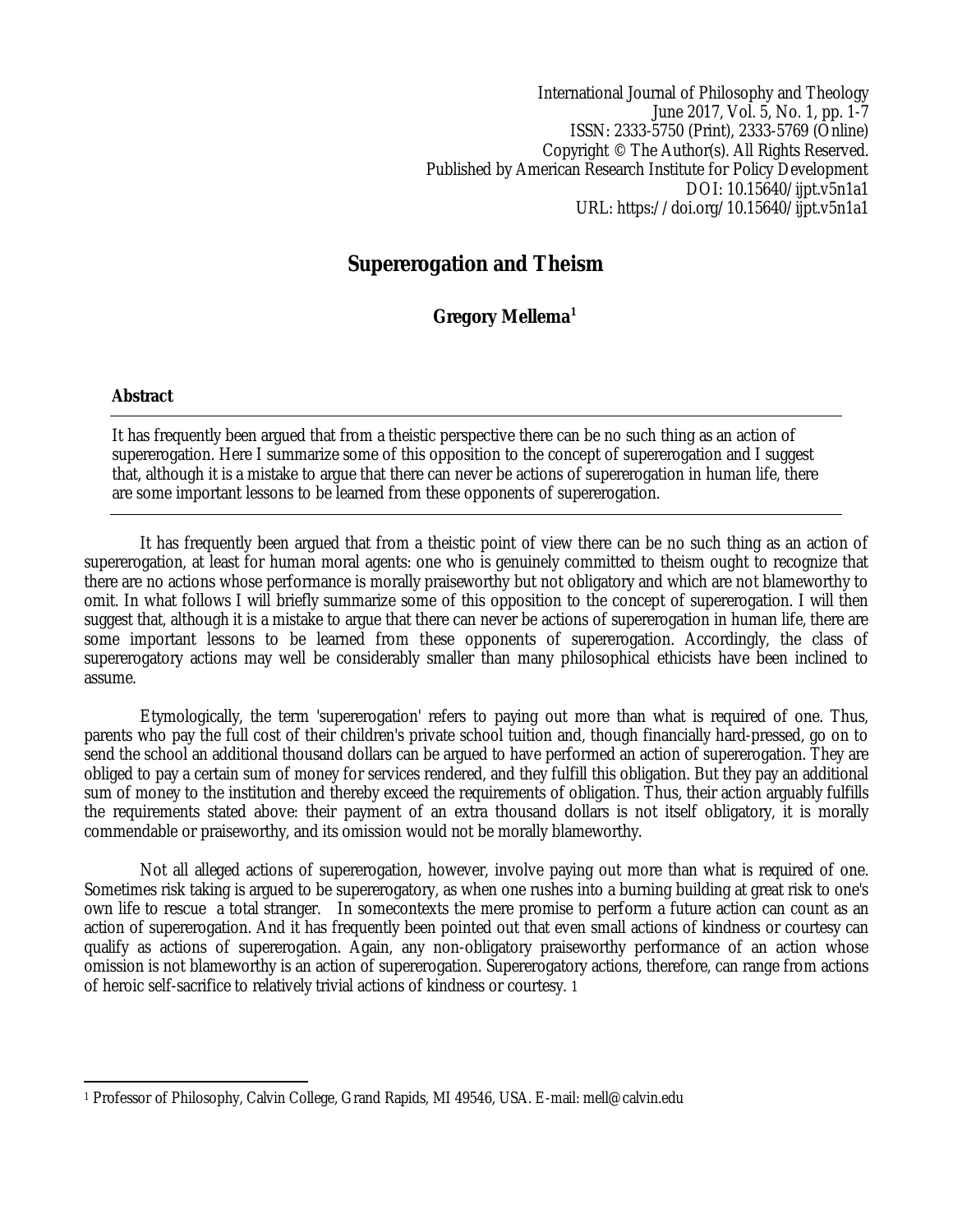Difficulties with the notion of supererogation which are rooted in a commitment to theism can be traced at least as far back as Luther and Calvin, both of whom appear to have taken a decidedly dim view of the idea that human actions can be both praiseworthy and yet not obligatory. It has been argued by David Heyd, Joseph Allen, and others that their position can best be explained (at least in large part) as a reaction to the writings of Thomas Aquinas, where one finds the first semi-systematic treatment of supererogation and related topics.2 It was the feeling of the reformers, on this interpretation, that the Church (appealing to the authority of Thomas) promoted the idea that human actions can be supererogatory in order to justify the practice of indulgences. The latter are possible only if a person can build up a treasury of merit by transcending the requirements of moral obligation, and hence the doctrine that some non-obligatory actions are nevertheless praiseworthy might be thought to confer some plausibility upon the practice of indulgences.

In the case of Calvin the heart of the problem seems to have been the Thomistic distinction between commandments and counsels. According to Thomas:

The difference between a counsel and a commandment is that a commandment implies obligation, whereas a counsel is left to the option of the one to whom itis given. So in the new law, which is the law of liberty, counsels are fittingly added to the commandments, but not in the Old Law, which is the law of bondage. 3

Clearly aware that the acknowledgement of this distinction opens the door to the possibility of supererogatory works, Calvin protests bitterly:

These commandments -- "Do not take vengeance; love your enemies, " which were once delivered to all Jews and then to all Christians in common -- have been turned by the Schoolmen into "counsels", which we are free either to obey or not obey. What pestilential ignorance or malice is this! ...The reason they assign for not receiving them as laws is that they seem too burdensome and heavy, especially for Christians who are under the law of grace. Do they dare thus to abolish God's eternal law that we are to love our neighbor? ...Either let them blot out these things from the law or recognize that the Lord was Lawgiver, and let them not falsely represent him as a mere giver of counsel.4

One who goes out of his way to show love to his neighbor does precisely what God requires; it is not an act whose performance can rightly be regarded as purely optional.

Thus, in the minds of the reformers the concept of supererogation seemed to represent at best a misunderstanding of the requirements of God's law and at worst a justification of the indulgences. Naturally, then, their inclination was to reject the possibility of supererogatory works; it is not within the power of human agents to exceed the requirements of God's laws, much less accrue merit by superseding these requirements, and any doctrine<br>lending support to this idea is to be regarded with suspicion. Even the saints, according to Luther, "have lending support to this idea is to be regarded with suspicion. donenothing which is superabundant. Therefore they have left nothing to be allocated through indulgences ...";5 their actions of martyrdom are obligatory, not superabundant. And, according to Calvin, the doctrine of superabundant works is, "...patched together out of terrible sacrileges and blasphemies".  $\delta$  The concept of supererogation, moreover, was seen by the reformers as conflicting with the doctrine that persons are justified by faith alone. If there are no works according to which persons can be judged righteous in God's eye, how can it be maintained that persons can perform actions which are praiseworthy outside the confines of duty? To maintain that actions of supererogation are possible would seem, on the face of things, to fall into the scholastic trap of assigning merit to human works. Again, so much the worse for the idea that works of supererogation are possible.

To a certain degree, and for slightly different reasons, the reservations of the reformers can be detected among present day theists. How, given an allegiance to theism, can supererogation really be judged possible? If God exists and possesses the moral attributes customarily assigned to him, and if something is truly praiseworthy in the eyes of God, is it not something which ought to be done? Ought one not always pursue that which in the eyes of God is the best possible course of action? In his essay, 'The Theology of the Religious Life', Karl Rahner develops this point in terms of the perfection to which a person is called. (His discussion is directed to those who have embraced Christianity, but clearly his reasoning can be applied to theism in general.)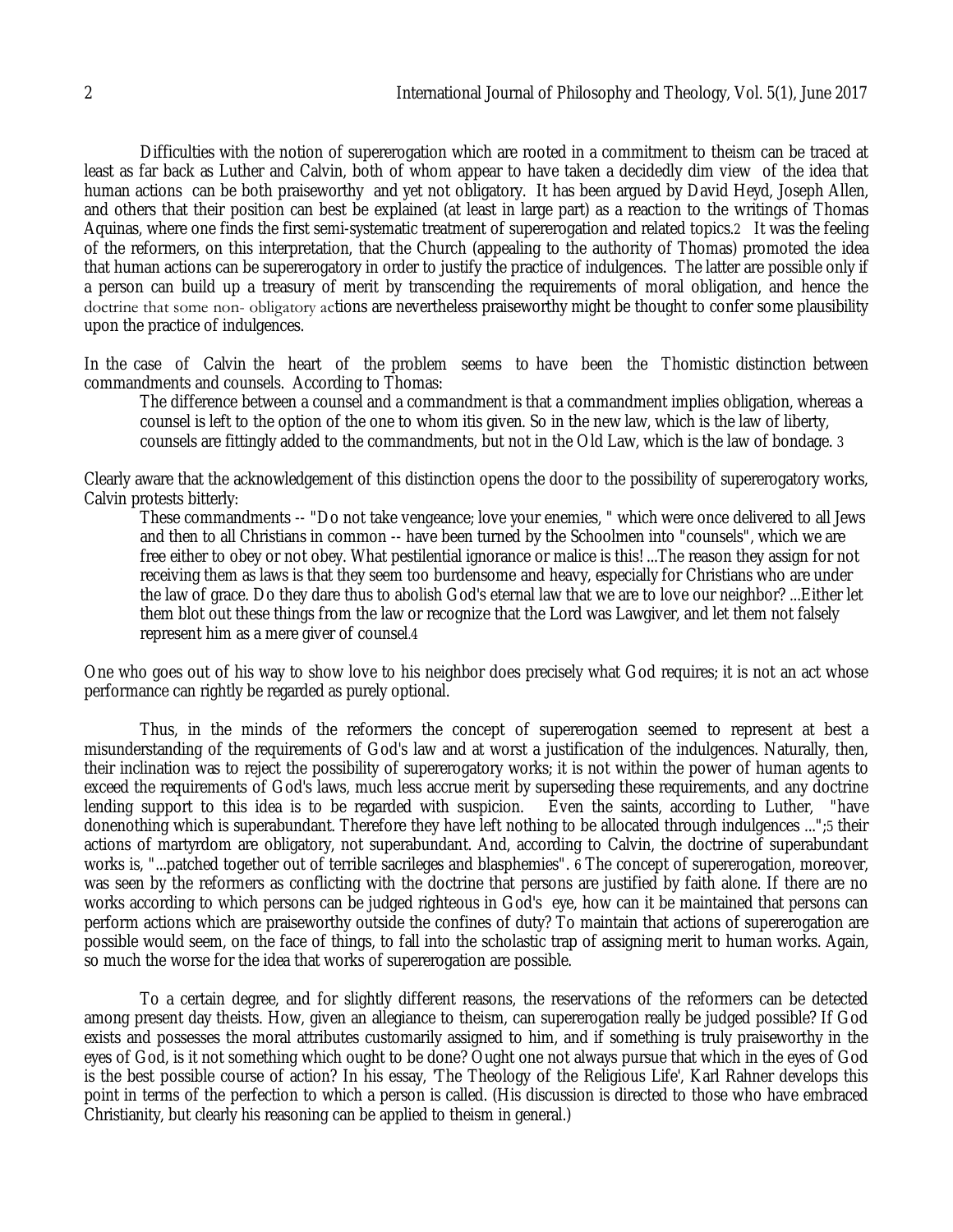#### Gregory Mellema 3

All Christians are called to perfection. Grace constitutes a call that is the basis of moral obligation, and it calls men to love God and their neighbor with all their hearts and all their strength. ...God gives us, then, the power to love him andour neighbor as well with all our hearts, and he imposes on us an obligation to do so. Hence, all Christians can and should attain to that perfection outside of which there is no other.7

It is frequently pointed out that one has a duty to strive for perfection, but Rahner's point is unmistakably much stronger. One has an obligation not only to strive for perfection but to attain perfection. Thus, every. praiseworthy action one performs is presumably the partial fulfillment of an obligation to attain perfection, and it hard to see how there can be any room in such a scheme for a praiseworthy action which in no manner contributes to the fulfillment of one's obligation.A similar emphasis can be found in Joseph Allen's book, *Love and Conflict*. Commenting upon Urmson's example of a soldier falling on a grenade to save his comrades, Allen writes,

It is sometimes observed that we would not appropriately blame a person...for not being sacrificial in that way ....There is certainly an attraction in that way of thinking. From the standpoint of covenant love, however, there is something morally lacking, something that ought to be done, on the part of the soldiers who do not sacrifice their lives to save their comrades ....The idea that second-mile actions are not duties is a reflection of ordinary conventional morality, not of the requirements of covenant love....If by the strict requirements of covenant love a person ought to have gone the second mile -- ought in the case of the grenade to have attempted to fall upon it -- then that person is to be blamed for not having done so.8

Ordinary conventional morality conceives of second mile actions as actions which are optional to perform, but from the perspective of covenant love (a love arising out of gratitude to God) such actions are required of moral agents. And those failing to fulfill such requirements have failed to do their duty. In the face of such requirements, then, there appears to be little room for the possibility of performing actions of supererogation.

These sentiments can perhaps be dramatized by imagining a man who scrupulously attempts to fulfill all of his moral obligations but regards all other good works as supererogatory and hence optional. Over the course of time he faithfully does the former and consistently declines to do the latter. He faithfully performs actions that are explicitly required and refrains from actions which are explicitly forbidden. But it is also apparent that he never goes out of his way to help another when under no strict obligation to do so. Never one to attend to the small needs of those around him, he likewise never volunteers for church or community service. And when approached by another with the request of small favor, he politely declines without fail (whereupon, if he is rebuked for declining the favor, he retorts that the rebuke is out of place on the grounds that the omission of an action of supererogation is never blameworthy).

Very few, I believe, would be inclined to admire this man's behavior or attitude. There seems to be something fundamentally wrong about his approach to living the moral life. He is clearly a legalist of sorts, perhaps the worst of sorts, and it would not be an exaggeration to think of him as a type of modern day Pharisee . One might argue, in fact, that his approach to morality is self-defeating in the long run. Both Kant and Mill argued that all human agents have duties of "imperfect obligation", according to which certain good works are required on at leastan occasional basis.9 Good works that are optional on any specific occasion become obligatory to perform at some time or other. Thus, while it may be optional to do a favor for one's neighbor on a specific occasion, one who never goes out of one's way on behalf of another violates a duty of imperfect obligation. If Kant and Mill are correct, therefore, the man described above appears to violate some of his moral obligations after all.

While there might be some disagreement concerning exactly what is objectionable about this man's behavior or attitude, many theists, I suspect, would be tempted to locate at least some of the blame for his disagreeable behavior in the assumption that actions of supererogation are possible. For it is by assuming that actions of supererogation are possible that he is able to justify the behavior he exhibits. In this way it might be tempting to conclude that actions of supererogation are little more than the imaginary constructs of persons who wish to escape from burdensome moral obligations.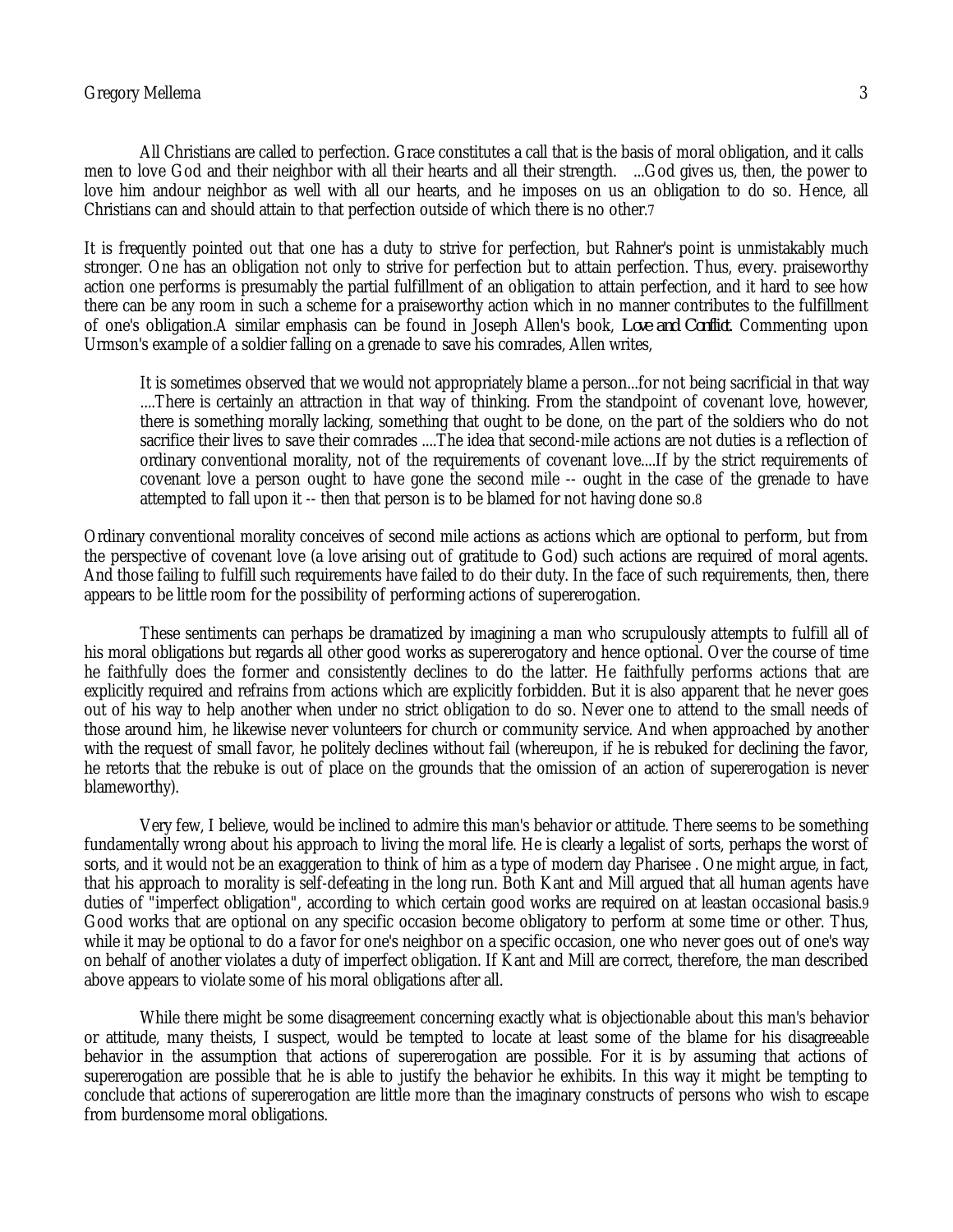Just as the reformers viewed supererogation as the blasphemous invention of those wishing to justify indulgences, one might similarly view it as a device calculated to justify a modern day callous disregard for the needs and well-being of others. (An alternative position for theists would be to hold that actions of supererogation are possible to perform but blasphemous to attempt; according to this point of view, perhaps, even if they are possible, they shouldn't be).

It is here that the philosophical ethicist will perhaps appeal to common sense. If it is granted that human agents are capable of doing that which is morally good or praiseworthy, it is hard to see why at least some actions of supererogation are not possible. Suppose that on the day before payday Elizabeth finds herself with a grand total of twenty dollars. Seeing a neighbor in need, Elizabeth hands the twenty dollar bill to the neighbor, thankful for theopportunity to help another. From the point of view of pure common sense, it is hard to see why her action is not supererogatory. One cannot reasonably expect her to give away all of the money she possesses, and hence she does something which appears to be praiseworthy but not obligatory. Some, of course, will reply that she is doing precisely what she ought to be doing, and hence she is merely fulfilling a moral obligation. If something is truly praiseworthy, then one has an obligation to do it.

Thus, in the spirit of what Rahner and Allen are proposing, Elizabeth does nothing supererogatory; indeed, withholding the twenty dollars from the neighbor in need would be morally forbidden.There is something initially appealing in the claim that, if we are the creatures of a morally perfect God, we have an obligation to do whatever is good and praiseworthy. But I believe that upon closer inspection this claim turns out to be difficult to defend in its unrestricted form. Suppose that two of Elizabeth's neighbors, knowing of the twenty dollar bill in her possession, stand on her porch desperately requesting it (each needs twenty dollars within an hour to avoid eviction). Handing it to the first would be praiseworthy, and handing it to the second would be praiseworthy. Thus, by the principle that the performance of an action is praiseworthy only if it is obligatory, it follows that Elizabeth has a moral obligation to give both neighbors the same twenty dollar bill. This, however, is an obligation that is not in her power to fulfill. It appears, then, that a denial that supererogation is possible in circumstances such as these leads to the consequence that human agents are saddled with hosts of moral obligations which cannot possibly be jointly fulfilled. If it is praiseworthy to donate one's life savings to charity, then one has a moral obligation to donate the entirety of one's life's savings to each and every legitimate charity.

Here one might elect to bite the bullet and simply resign oneself to embracing these consequences, one of which appears to be a repudiation of the principle that 'ought' implies 'can'. But it is hard to deny that these consequences are somewhat less than appealing. Moreover, an alternative position seems available to those who believe that we are the creatures of a morally perfect God, a point of view that can be briefly characterized along the following lines. Through His grace God's creatures are capable of performing praiseworthy actions, and many of these praiseworthy actions are also obligatory. But not all of these praiseworthy actions are obligatory, for God likewise endows his creatures with the ability to transcend the requirements of obligation. By the grace of God they have been given the capacity to go the extra mile and show love to their neighbor in special ways that are not strictly required. God, then, has created his creatures with the capability of free and spontaneous outpouring of love which goes beyond strict obedience to what is required of them. Such outpouring of love need not, of course, be viewed as building up a treasury of merit. Nevertheless, these acts fall outside the boundaries of obligation, and it is a part of God's plan that his creatures are provided with opportunities to perform them.

For the purposes of this essay I call attention to this alternative point of view solely to illustrate the possibility of reconciling supererogation with the proposition that we are creatures of a morally perfect God. Naturally it is a point of view that will be rejected by those whose views have already been surveyed. But if there are powerful arguments to show that at least some actions of supererogation are possible in human life, as I have attempted to suggest, it is a point of view which is arguably more plausible than those suggested by the opponents of supererogation. Nevertheless, it is not my purpose here to argue in favor of this alternative view. On the contrary, in the remainder of this discussion it will be my concern to propose that there are lessons to be learned from these theistic opponents of supererogation, lessons that are perhaps instructive to philosophical ethicists whose discussions of supererogation are frequently far removed from the concerns of theologians and philosophers of religion.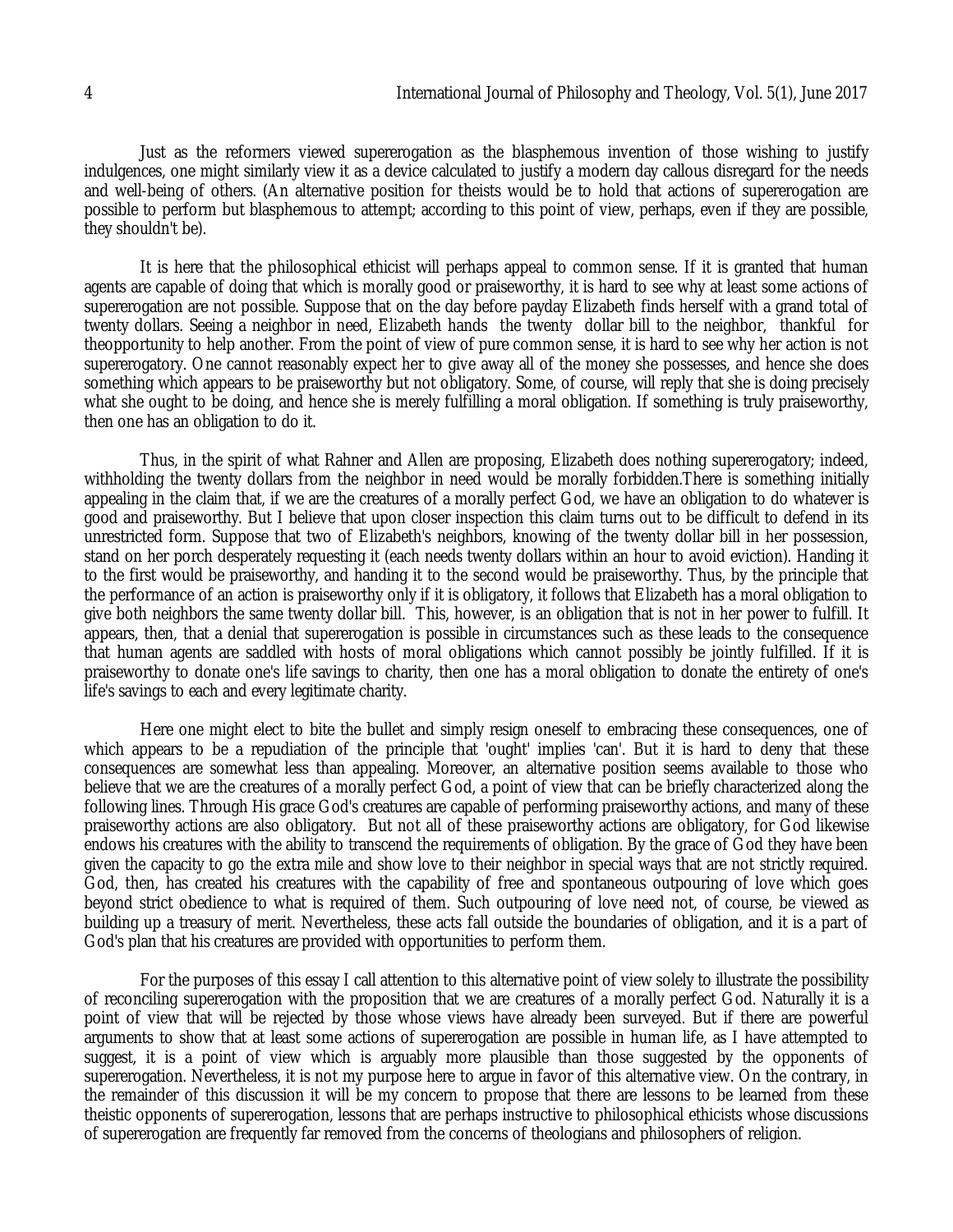#### Gregory Mellema 5

Championing the cause of supererogation appears to place one in the position of saying that going the second mile is merely nice to do but optional. And this impression is reinforced when one examines the philosophical literature on supererogation. But isn't there some truth to Allen's suggestion that the performance of second mile acts can at times be expected of moral agents? One need not follow Allen's lead in finding all such acts to fall into the realm of obligation from the standpoint of covenant love, including the sacrifice of one's life for comrades. But are there not, in certain circumstances, second mile acts that are more than optional? I shall conclude with three separate lines of reasoning which seem to show that it is plausible to answer this question in the affirmative.

First, it is important to recall that the failure to perform an action of supererogation is by definition neutral, and hence one who declines the opportunity to perform an action of supererogation does nothing that is either forbidden or blameworthy. Thus, the omission of an action of supererogation is in and of itself entirely above reproach, morally speaking. And here one is reminded once again of the pharisaical man who doggedly defends his right to avoid actions of supererogation.

What needs to be pointed out, I believe, is that from the fact that the failure to perform an action of supererogation is never blameworthy it does not follow that the failure to go thesecond mile can never constitute behavior which is blameworthy. There are times when one can justifiably be criticized for failing to do that which• is praiseworthy but non-obligatory. Elsewhere 10 I have argued that an example of such a situation consists in resisting a strong temptation to insult a person by whom one has previously been insulted. While it is commendable to resist this strong temptation, it is nevertheless blameworthy simply to yield to the temptation and insult the person. Thus, there are times at which one can be expected to do that which is praiseworthy but non-obligatory. This is a point that seems to have been overlooked by philosophical ethicists, theologians, and philosophers of religion alike, but it something that, I believe, has far-reaching implications for one who is attempting to live the moral life. A person is always expected to do that which is morally obligatory, but this is not all that can be expected of us. We can likewise be expected at times to do more than what is strictly obligatory.

From these observations it follows that going the second mile is not always supererogatory. It is never blameworthy *per se* to refrain from an action of supererogation, but one can frequently be blamed for failing to go the second mile. The legalist who defends his right to refrain from actions of supererogation is correct in assuming that such refraining is not blameworthy. But his mistake is to assume that each time he refrains from a praiseworthy nonobligatory action, he thereby refrains from an action of supererogation. Hence, he wrongly concludes that each time he passes up an opportunity to perform a small action of kindness for another, it automatically follows that he is immune from blame or criticism. Surely one can reasonably expect that he will not always decline opportunities to go out of his way for the sake of another, and the same holds true for all of us.

Second, it is frequently pointed out that there is an entire domain of moral judgments which goes beyond the realm of denotic moral judgments. In addition to denotic moral judgments (which embody judgments of blameworthiness, culpability, fault, or negligence for one's actions) there are the so-called aretaic judgments, judgments which concern the manner in which one possesses or fails to possess virtues or vices. Thus, a positive aretaic judgment may be made about a person who is just or courageous, and a negative aretaic judgment may appropriately be made about a person who is unjust or cowardly.

Occasionally it is appropriate to make a negative deontic judgment about an act which a saintly or highly virtuous person performs, and occasionally it is appropriate to make a positive deontic judgment about an act which proceeds from a character deserving of a negative aretaic judgment. Moreover, as Gregory Trianosky points out11 a person who fails to perform an act of supererogation may have acted from a less than virtuous motive. Hence, while no negative deontic judgment can justly be made about the person's omission, it may nevertheless be appropriate to make a negative aretaic judgment about the omission. The failure to perform an act of supererogation cannot, by the very nature of supererogation, be judged blameworthy in and of itself, but this failure might well proceed from an underlying disposition which can be criticized on aretaic grounds.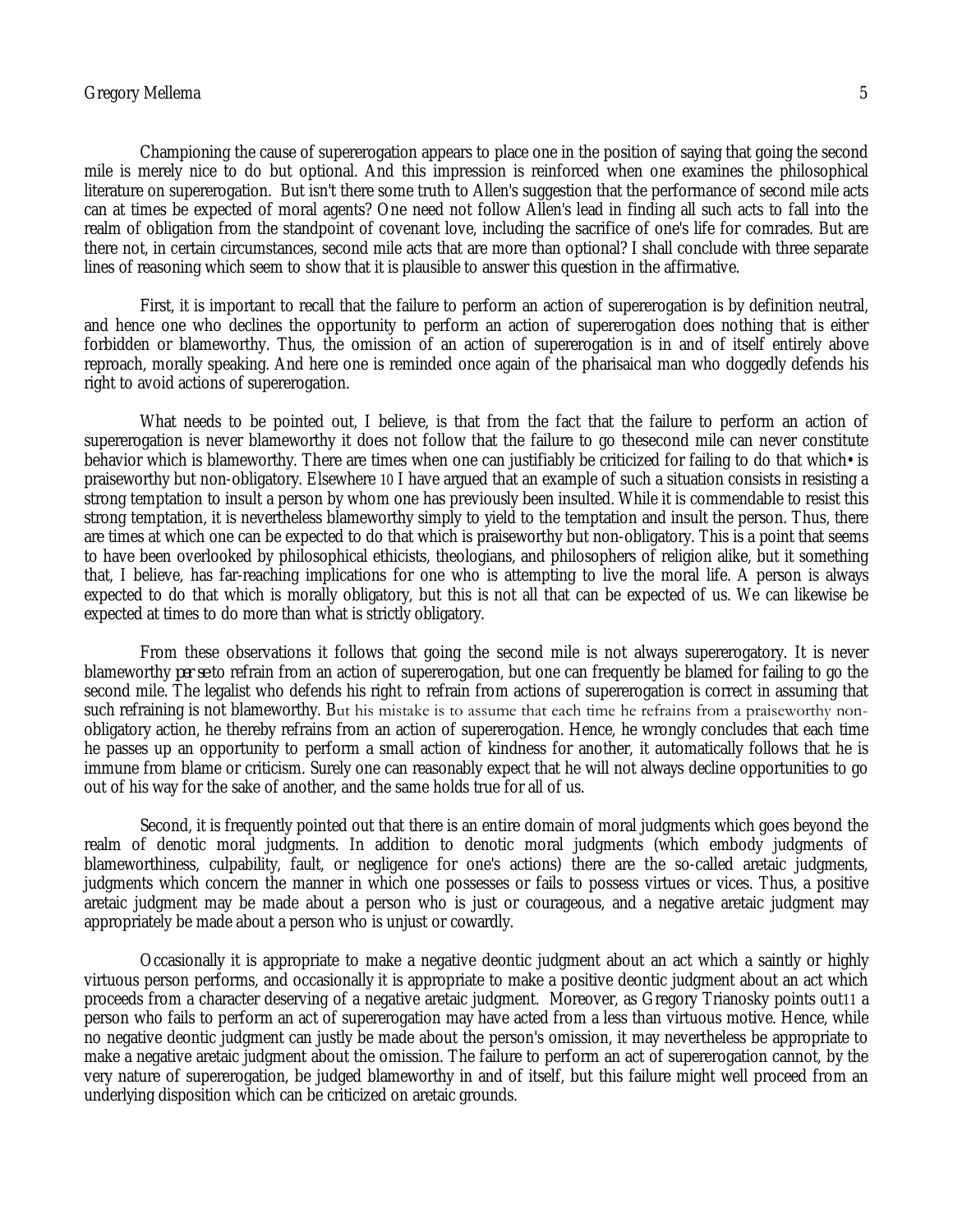This phenomenon, Trainosky argues, explains why people frequently feel a need to make excuses for the failure to perform acts of supererogation. When asked to donate time or money for charitable causes, people tend to feel that a simple "no" is inadequate. From a deontic point of view, of course, no further response is necessary. From a deontic point of view there is no need to apologize for the omission of a supererogatory act. Nevertheless, people sense thatothers will make a negative judgment if it is not made clear that the omission is occasioned by circumstance, not a lack of virtue. Thus, Trianosky concludes, people are aware that the omission of a supererogatory act invites the possibility of negative judgments regarding the underlying character of the agent which gives rise to the omission.

Third, it is frequently pointed out by theologians and philosophers of religion that God has called his creatures into various areas of service or vocation according to the special gifts with which they are endowed. Accordingly, the manner in which one conducts one's life outside of these areas differs from the manner in which one can be expected to conduct one's life within these areas. For in these areas of life one arguably has a calling frequently to go beyond the strict fulfillment of duty, to show love for others in ways are not strictly required.

Within such areas of life, then, one can be expected to transcend the fulfillment of duty, even in ways which involve excelling in service to God and man.This point of view does not, of course, completely vindicate the opponents of supererogation. For one can understand the concept of vocation in such a manner as to regard areas in one's life beyond the scope of one's vocations as areas in which supererogation can be operative. One cannot be expected to excel in service to God and man in every conceivable area of life, and hence the possibility of performing actions of supererogation in other areas of one's life is preserved. Thus, while the possibility of supererogation tends to fade or diminish in areas where one has a special calling, the same does not happen outside of these areas.

In his article entitled 'Vocation', Robert M. Adams's comments on Kierkegaards's conception of vocation points to an important respect in which this point can be connected with what has already been shown about the relevance of virtue to duty:Kierkegaard's conception of vocation is intimately related to his ideas about selfhood. It is significant that the crucial statement in the verdict on Quidam is not, "This is not what he ought to do," but, "This is not what he ought to be." Kierkegaard sees the vocation first and foremost as a vocation to be a certain kind of person. 12

By insisting that vocation be understood in terms of the mandate to be a certain kind of person, Kierkegaard seems to suggest that the obligations arising out of one's vocation often require one to possess virtues of various sorts. To be a certain kind of person implies that one has come to possess such virtues, and hence the requirements of vocation go well beyond the requirements to perform certain types of actions. Not only is one summoned to go beyond the call of duty within the scope of one's vocation, but the manner in which one actually responds to this summons can be judged on both deontic and aretaic grounds. Given the way Kierkegaard understands vocation, then, it is not enough to perform certain types of action; one must also exhibit certain types of virtues. Again, the requirements of the moral life go beyond the realm of the deontic.

Perhaps the concept of supererogation will stand to gain at least a bit more respectability in the eyes of theological ethicists if and when it is recognized that not all instances of going the second mile fall within its domain, that a person who forbears to perform acts of supererogation is not automatically immune from negative moral judgments, and that it is mainly operative in areas of life beyond the scope of one's vocation. One cannot appeal to the concept of supererogation to justify the position that it is always optional to go the second mile, particularly within the scope of one's vocation, or that the failure to perform acts of supererogation inevitably shields one from moral criticism. Accordingly, it is no more a veil behind which to hide from the cries of a world in need than it is a device to justify the idea that human beings can build up a treasury of good works.

But, on the other side of the ledger, perhaps it is time for philosophical ethicists to benefit from the insights of those who have reflected upon the religious dimensions of moral obligation. While one might be tempted to dismiss the views of Rahner, Allen, and others as unreasonable or extreme, I hope to have shown that their core contention is difficult to deny. A moral agent can frequently be expected to do that which is praiseworthy, even when under no obligation to do so. Accordingly, the class of supererogatory actions may well be considerably smaller than philosophical ethicists may have been inclined to suppose. 13